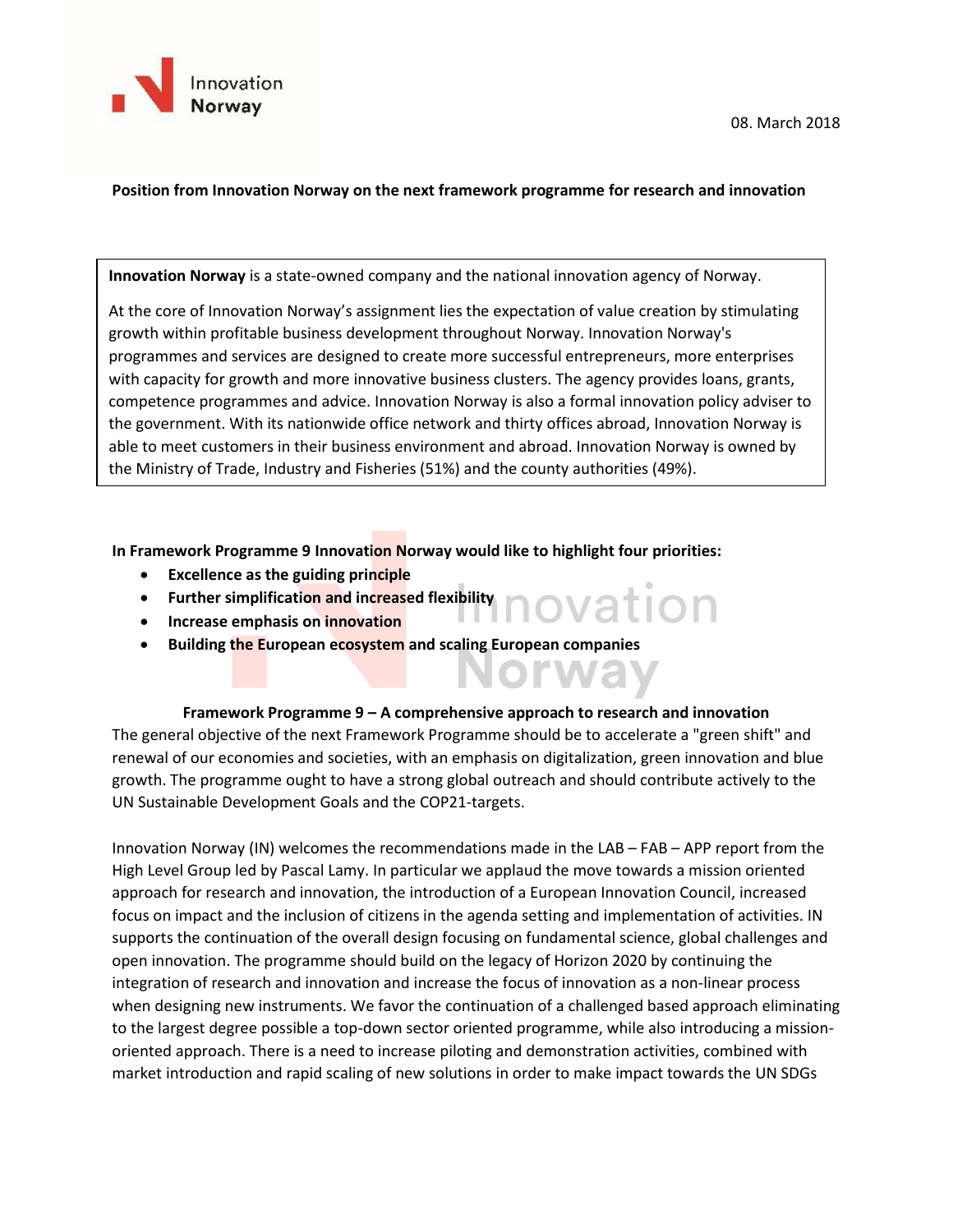and COP21. At the same time, we believe that there is a need to be open to the world and encourage collaboration with third countries, as a global outreach is vital for properly addressing global challenges.

IN encourages a stronger link between public funds, financial instruments and private capital and supports the efforts to create a better financial ecosystem for innovation and scaling of companies. The need for instruments for scaling and market creating ideas is clear and has a strong rationale to be addressed on a European level. Moreover, IN strongly believes there is a need for continued focus on simplification and user-friendliness, especially for SMEs.

## **Excellence: The cornerstone of an ambitious programme**

Innovation Norway stresses that excellence must be the number one principle of the next framework programme in all the three pillars currently envisioned. At the same time, we call for an evolved understanding of European added value. The ability to reach critical mass, the rational of pooling resources when taking high risk and the opportunity to create new markets needs to be tackled at a European level if we are to make lasting impact. We welcome initiatives that complement national efforts and enable companies to get exposure to customers, partners and investors in Europe and beyond. A European wide accelerator where companies compete against each other for funding will allow for important benchmarking and increased visibility, while also fostering a European ecosystem where investors and companies can meet. Moreover, by introducing innovation support that is beyond the scope of what any country can produce singlehandedly it could stand to play an essential role in scaling European companies. The ability to enable European companies to grow in Europe without having to relocate out of Europe is essential for creating jobs in Europe and accelerating the digital shift.

# **Keep it simple: FP9 needs to focus on simplification and flexibility**

. . . . . .

**V GLL** 

 $\mathbb{R}^n$ 

IN recommends that a certain flexibility should exist throughout the programme period to ensure relevance and to be able to address unforeseen challenges when designing the programme. Future needs and challenges must have the possibility to be addressed at a later stage. In a rapid changing world, multi-year long programmes stands the risk to become outdated, increasing flexibility will help mitigate this risk. To attract new users that can solve the problems of our time the design of the program should reduce the administrative burden to a minimum and where possible lump-sum financing should be introduced. The digital interfaces with the applicants should not be limited to small improvements, but committed to radical simplification and a user-centric design. The same principle should be applied to visibility and communication efforts. Applying a more user-friendly language could help attracting new actors and help renew the base of actors currently participating in the programme.

One challenge for the framework programmes has been increasing complexity and an ever-growing list of different instruments and initiatives. There is a need to streamline the process further and reducing complexity by also having the courage to discontinue activities. We call for a thorough examination of the overall research and innovation support with a focus on discontinuing programmes deemed to be delivering less than expected results. Furthermore, it is important for the users that the framework programme appears as seamless and understandable as possible. We would therefore advise against creating more programmes outside of FP9 seeking to address the same or similar needs. Differing portals, rules of participation and financial support makes it challenging for companies to navigate the landscape.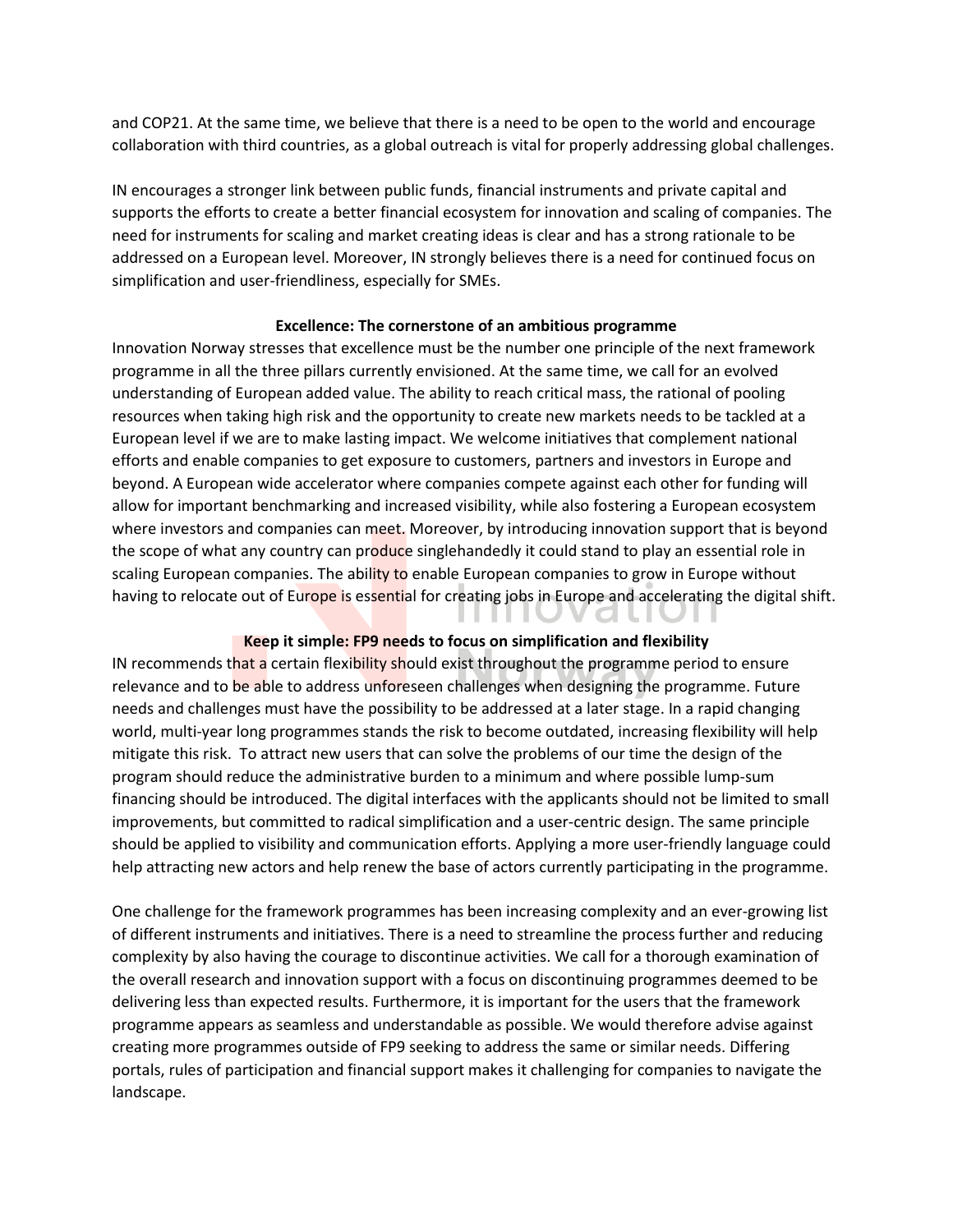### **A mission driven approach to tackling global challenges**

IN supports the focus on tackling global challenges. It is important that we aspire to be broad when addressing the challenges and away from being too prescriptive. As an example, if the goal is "zero hunger" and the challenge is increasing sustainable food production, it is essential that the initiatives are open to food production from both from land, oceans and beyond, in order to find the most viable path to solving the challenge. This holds true in all sectors and one should therefore caution against prioritizing certain industrial sectors and instead let the solutions define the route to addressing the challenge. A cross sectorial approach underlines that solutions from one sector can be easily transferable to other sectors and a too detailed and prescriptive framework programme risks limiting the introduction of new technologies and solutions to other sectors.

We welcome the Lamy report highlighting the need for a mission-oriented approach to solving global challenges and the subsequent Mazzucato report that provides a feasible framework for how this can be introduced. The focus on solving the United Nations Sustainable Development Goals provides a solid platform and an effective way of steering the direction of research and innovation to the best of our citizens. We support the notion that a mission must be bold, activating innovation across sectors and across disciplines. For a mission to be effective it is essential that we focus on the objective while allowing the process to be bottom up to the largest extent possible. Missions should not be driven by pre-defined technologies, as this could undermine the missions cross-sector and cross disciplinary nature and hence their impact. Furthermore, we caution against purely technology focused missions and believe that each mission should allow for a multitude of different solutions.

### **Open Innovation: Fixing the fragmented European ecosystem for innovation**

I I I I U

**VOLI** 

Innovation Norway supports the integration of research and innovation in Horizon 2020 and believes this has lifted the need for innovation on the European agenda. This integration acknowledges the fact that research alone does not create new markets and that many innovation processes are driven without research, but are close to market introduction and has customer need as a driver for development. Horizon 2020 has proven better at bridging the valley of death compared to its predecessors by introducing a focus on commercialization and market introduction. The future programme must continue to ensure innovation actions across the program and not limit this to the radical and marked creating instrument in the European Innovation Council, which we welcome. Innovation must be an integrated part in all parts of the global challenges and include to a larger degree the demand side instruments of innovation. Procurement processes should be tied closer to innovation, and address socioeconomic and societal needs in line with the challenges while also focusing on cocreating new markets. Pre-commercial procurements and public procurements of innovative solutions should be combined into more complete and coherent processes. The next framework programme should to a larger degree than Horizon 2020 be open to all forms of innovation, truly supporting open innovation processes and the ecosystems needed to enable this.

There is a continuing need to try to foster links between national ecosystems to build an efficient pan-European ecosystem. Unfortunately, the European ecosystem is still fragmented compared to our competitors. One of the reasons is the wide number of different national initiatives and the lack of interaction between these. We believe this can be addressed by closer cooperation with national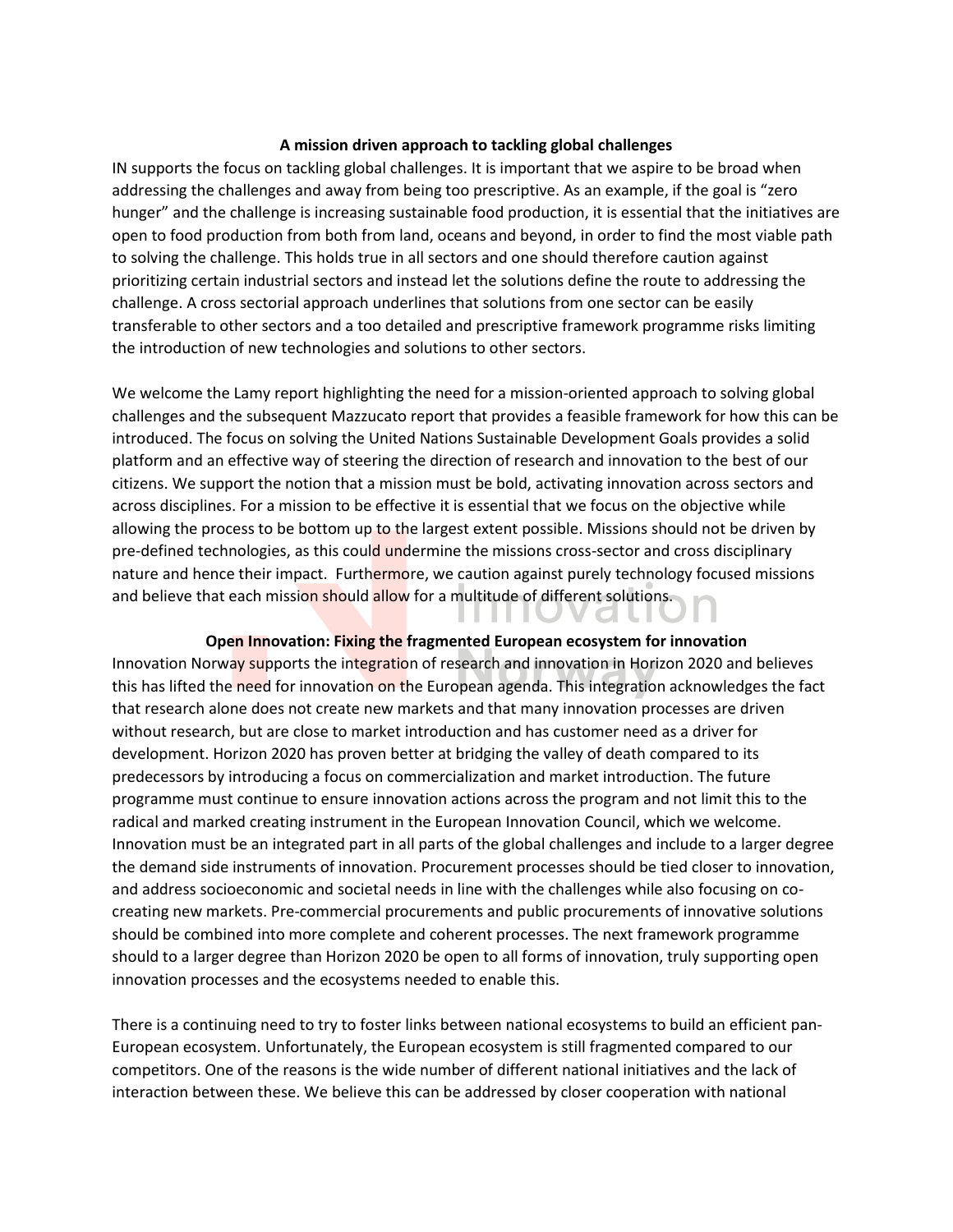innovation agencies and new programs enabling cooperation between different innovation hubs, including; industry clusters, platforms, accelerators, incubators and digital innovation hubs. We encourage activities that enable actors to build lasting partnerships that can be utilized by companies in the process of internationalization and scaling. For innovation in Europe to reach its full potential it is crucial to further continue to develop the cooperation and coordination with innovation agencies. This is important not only to avoid duplication of instruments, but to enable a more holistic European approach where the European level complements national efforts to the best of our companies.

## **European Innovation Council: Rapid scaling can make Europe great again**

Innovation Norway welcomes the establishment of the EIC. The SME-Instrument has so far been one of the great successes for Horizon 2020, this is even more true after the successful introduction of investor panels. The fully fledged EIC to be launched in 2021 will need to build on these previous successes, while also make important steps to empower European companies with scaling. It is essential that there is a focus on streamlining and building the innovation support system and doing so by aspiring to create a one-stop shop for companies seeking EU-funding.

Programmes managed by the EIC should be bottom-up, in the sense of rewarding initiatives taken by companies and industry. Still, the EIC should be given room for prioritizing between project along the lines of societal and environmental challenges. Prizes/awards should be offered at a larger scale, their visibility increased, and rules of participation should be made less restrictive. Lump sum financing should be introduced where possible. There is a need to develop a more wholesome approach to innovation and the EIC should therefore be allowed flexibility and responsiveness by being able to make independent decisions in how to implement future activities, this could be further facilitated by introducing an independent advisory board.

**Norway** 

# *EIC as a strategic Innovation Policy Adviser*

Innovation Norway supports the idea that the EIC should provide strategic advice to improve the innovation environment in Europe. This can include regulatory and framework conditions, as well as making suggestions for further policy development and improvements to the funding landscape. The EIC could in addition also have a role as a developer for innovation policy in Europe, and serve as a partner for relevant national ministries, agencies and institutions. The EIC is in a unique position to gather and analyze data and disseminate best-practice from the member states and could therefore act as a testing lab for new experimental innovation policy tools and measures working in close cooperation with the member states and independent experts.

# **European Institute for Technology (EIT)**

It is vital for Europe's ability to innovate that we strengthen links between education, research and innovation. In relation to this, we would like to emphasise the importance of clearly identifying the contribution and complementary value each KIC is meant to have also in view of the launch of new instruments and initiatives including missions and the EIC. There is a growing need to identify and clarify synergies, including possible collaboration with other innovation related activities. IN would like to underline that it is essential that the EIT and the KICs improves their openness and responsiveness to include new relevant actors and keeping a continuous out-reach effort to renew and reinforce the member base, thereby overcoming the impression of being "closed clubs".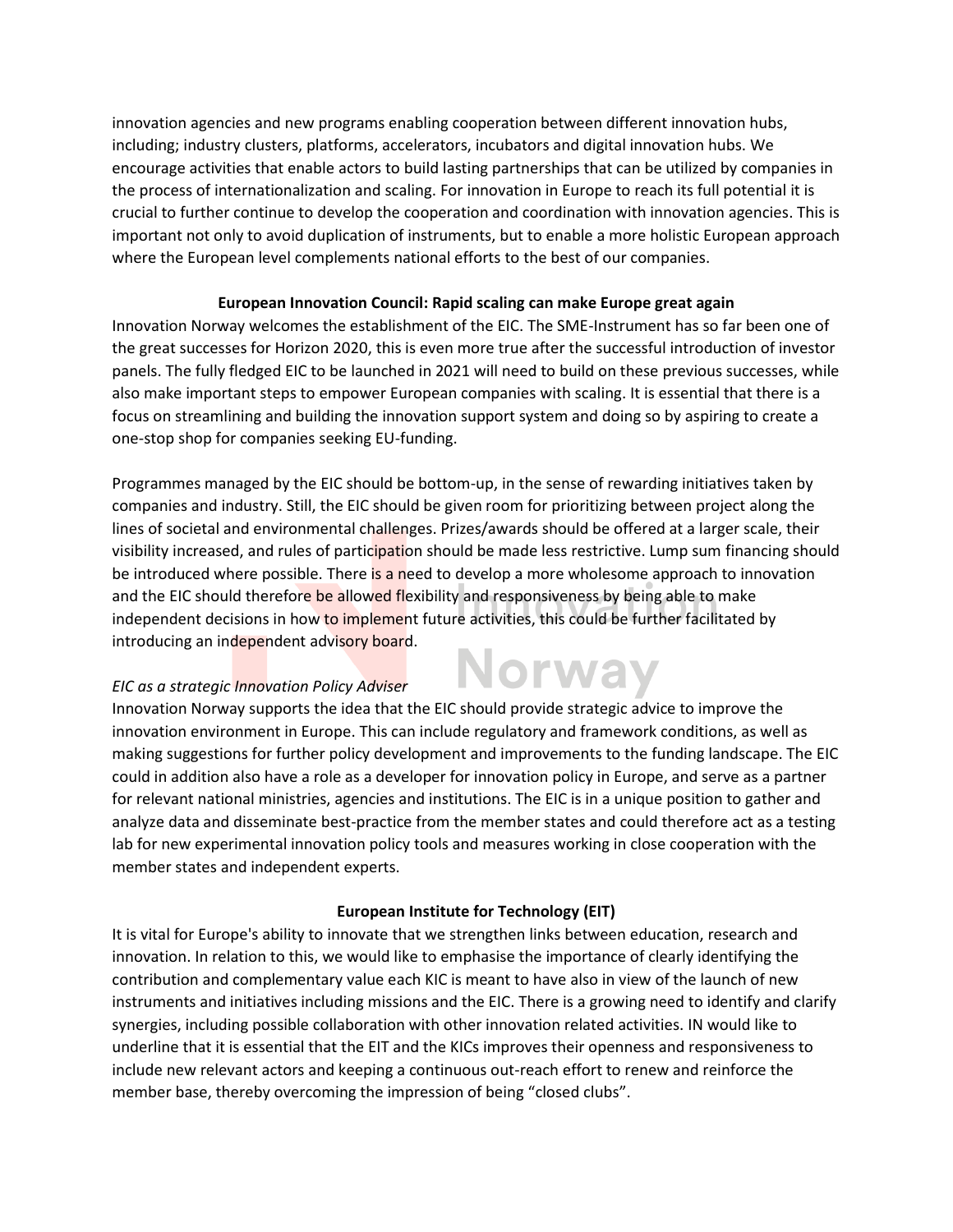This is an important step to ensure that the KICs move from being regional initiatives to becoming true pan-European actors. Regarding the definition and selection of new KICs, given the tendency to see the creation of pre-determined big, high level monolithic consortiums in answering the calls, we think it would be wise to reassess the call rules and selection process by reforming them in a way that enables increased leveraging of national funding at the level of the co-location centres. We argue that it would be wise to solve the challenges expressed above before launching new KICs in FP9.

## **Creating a European Accelerator**

Scaling companies is a well-known challenge in Europe and unfortunately many companies leave the continent to scale their business. One bottleneck is access to capital and patient capital. To address this, we believe it is important not only to consider the use of grants, but also incorporate the use of equity and loans to ensure that companies have access to sufficient capital for scaling their businesses.

At the same time, we believe it is important to build on the success of the past. The move to investment panels in the SME-Instrument has reinforced the programme's significance. We think it is important to keep these elements, while at the same time improving the tool box that these panels have access to. Instead of only committing to grants in a limited project period, we believe it would be beneficial if the panels could also offer other types of support, including loans and equity to increase the ability of those companies to take their inventions to the global market. This should be done in a manner that addresses risk and do not crowd out private capital. It is consequently beneficial if these solutions are limited to situations where the risk is deemed too high by the private sector or in the form of co-investments where the panels also forcefully encourage or facilitate investments by other actors.

In addition, we would like to see a further build-up of business acceleration services by facilitating a multitude of financing opportunities for companies and further help build bridges between the public and private sectors. The EIC should be able to experiment with new service offers for companies receiving funding through Horizon 2020 and FP9. Relevant activities could be coaching, investor pitching, matchmaking, mentoring, business tools and access to other relevant platforms and events. As an example: one significant challenge for companies scaling is access to competence and recruitment of new employees. As the EIC has a pan-European platform there could be an opportunity for bridging this gap by opening a portal where competence could be matched with companies scaling quickly.

## **Co-fund**

IN does not see immediate benefit from the introduction of a co-fund structure between countries in the EIC. We believe that simplification and ease of use for companies should be the guiding principle and a co-fund risks jeopardising that effort. In addition, there has been, and most likely will continue to be, a challenge to find the sufficient funding for initiatives with basis in a co-fund and there is the risk of insufficient budgets adding to the uncertainty for our customers.

However, if one were to create a co-fund, we think it should focus on the following:

- A) Top-ups in bilateral cooperation between EC and MS actors
- B) Industrial cluster collaboration
- C) Innovative Public Procurement